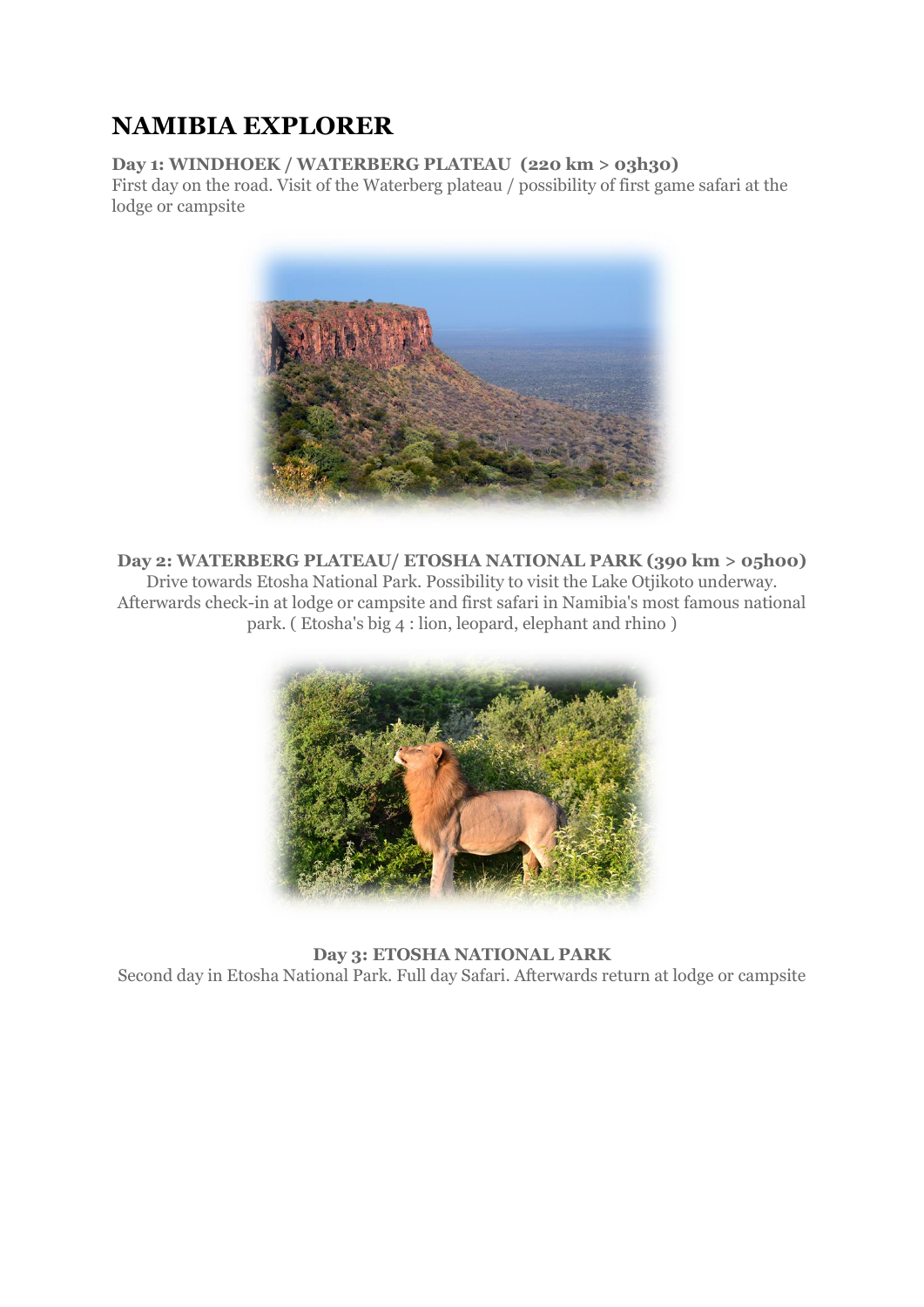

**Day 4: ETOSHA NATIONAL PARK / GROOTBERG PLATEAU (260 km > 4h30 )** Last safari and Etosha and drive to Damaraland with its famous Etendeka plateau. Check-in at lodge or campsite



**Day 5 : GROOTBERG PLATEAU / TWYFELFONTEIN (130 km > 2h00)** Black rhino tracking in the morning. Afterwards drive towards Twyfelfontein. Check-in at lodge or campsite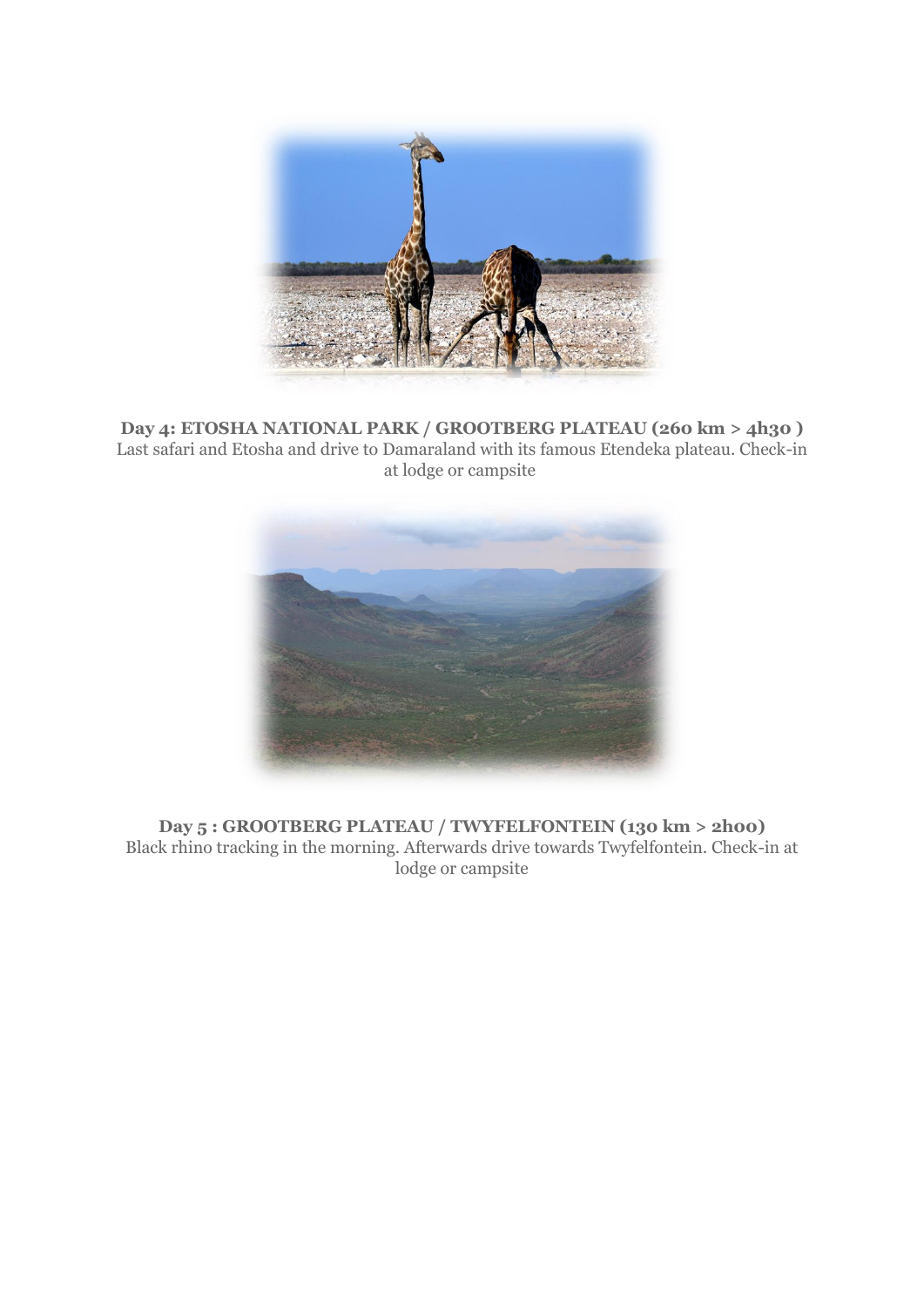

## **Day 6: TWYFELFONTEIN**

In the morning visit of the Bushman engravings at the Twyfelfontein site and in the afternoon Desert Elephant tracking in the Aba huab river. Return to lodge or campsite



### **Day 7 : TWYFELFONTEIN / SWAKOPMUND (320 km >05h30)**

Drive to Swakopmund, passing Uis on the way and possibility to do a detour to Cape Cross ( world's largest cape fur seal colony ) Arrival at Swakopmund and check-in at lodge or campsite

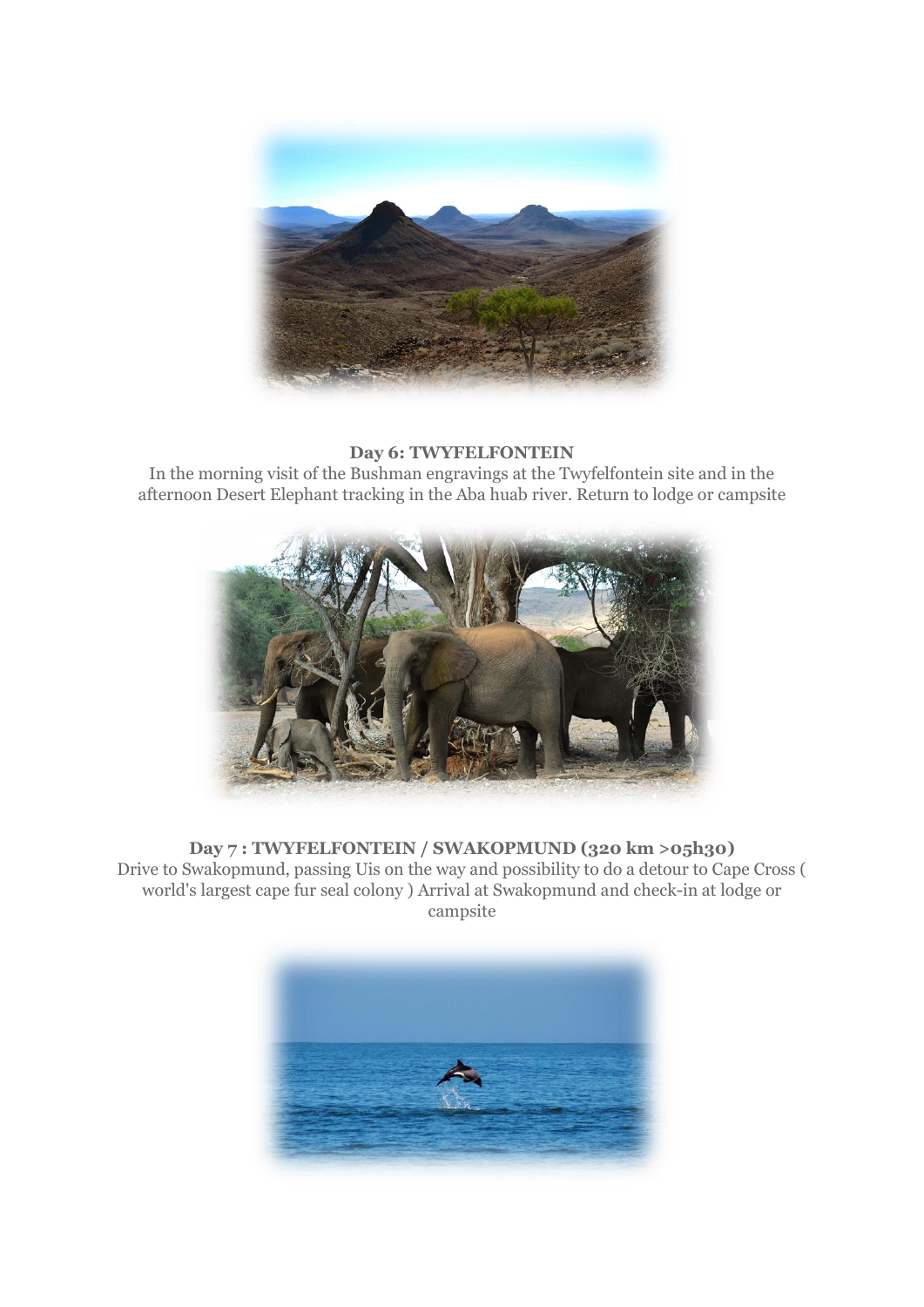### **Day 8 : SWAKOPMUND / WALVIS BAY/ SWAKOPMUND(60 km > 1h00)**

In the morning boat excursion in search of dolphins, cape fur seals and pelicans. In the afternoon possibility to go for a sandwich harbour tour and explore the dunes in a 4x4 )



**Day 9 : SWAKOPMUND / SESRIEM (340 km > 6h00 )** Drive into the Namib Desert towards Sesriem. Travelling through the Kuiseb Canyon. Arrival at lodge or campsite.



#### **Day 10: SESRIEM/ SOSSUSVLEI/ SESRIEM(200 km )**

Early departure towards the Namib Desert highlights (Sossusvlei and Deadvlei ). These are the oldest and highest dunes on the planet. Afterwards visit of the Sesriem Canyon. Afterwards return to lodge or campsite. Extra option : possibility to visit the dunes in a hotair balloon.